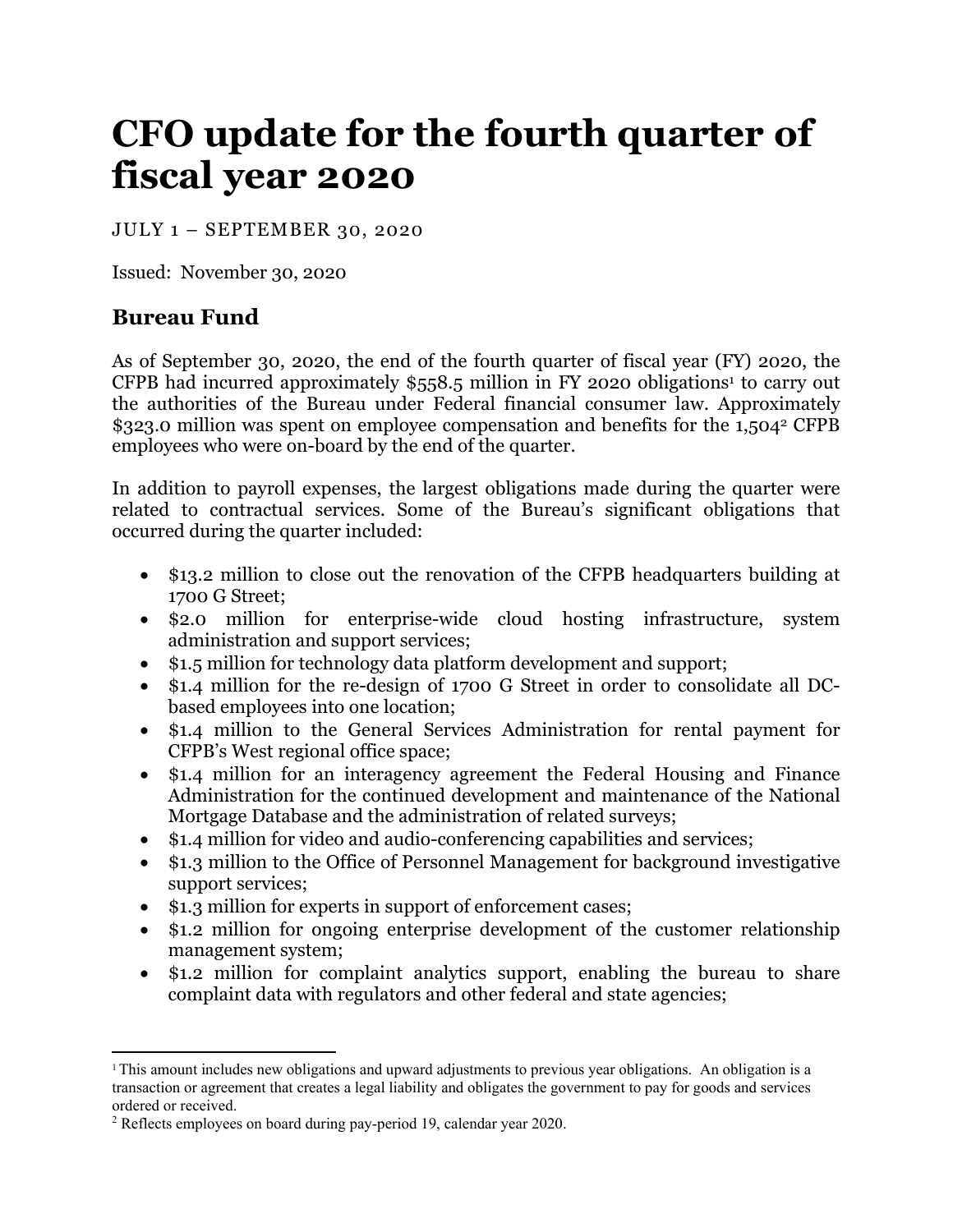- \$1.2 million for ongoing maintenance and development of enterprise platform tools;
- \$1.2 million for contractor support and software licenses associated with Home Mortgage Disclosure Act operations;
- \$1.1 million for contractor support of enforcement matters and litigation.

#### **The tables below categorize spending by expense category and division/program area:**

Table 1: Year-to-date spending by expense category:

| <b>Expense Category</b>                  | <b>FY 2020</b> |
|------------------------------------------|----------------|
| <b>Personnel Compensation</b>            | 231,033,000    |
| <b>Personnel Benefits</b>                | 91,266,000     |
| <b>Benefits to Former Employees</b>      | 699,000        |
| Travel                                   | 5,770,000      |
| <b>Transportation of Things</b>          | 132,000        |
| Rents, Communications, Utilities & Misc. | 16,127,000     |
| Printing and Reproduction                | 4,448,000      |
| <b>Other Contractual Services</b>        | 160,888,000    |
| Supplies & Materials                     | 5,267,000      |
| Equipment                                | 27,361,000     |
| <b>Land and Structures</b>               | 15,492,000     |
| Total (as of September 30, 2020)         | \$558,483,000  |

Table 2: Year-to-date spending by division/program area:

| <b>Division / Program Area</b>             | <b>FY 2020</b> |
|--------------------------------------------|----------------|
| Office of the Director                     | 16,372,000     |
| Operations <sup>3</sup>                    | 274,522,000    |
| <b>Consumer Education &amp; Engagement</b> | 67,090,000     |
| Research, Markets & Regulations            | 34,356,000     |
| Supervision, Enforcement, Fair Lending     | 138,987,000    |
| Legal Division                             | 15,973,000     |
| <b>External Affairs</b>                    | 8,216,000      |
| Other Programs <sup>4</sup>                | 2,967,000      |
| Total (as of September 30, 2020)           | \$558,483,000  |

<sup>&</sup>lt;sup>3</sup> Includes the cost of certain administrative and operational services provided centrally to other Divisions (e.g., building space, utilities, and IT-related equipment and services) in support of all strategic goals 4

Other Programs includes the costs of the Office of Ombudsman, Administrative Law Judges, and other CFPB programs.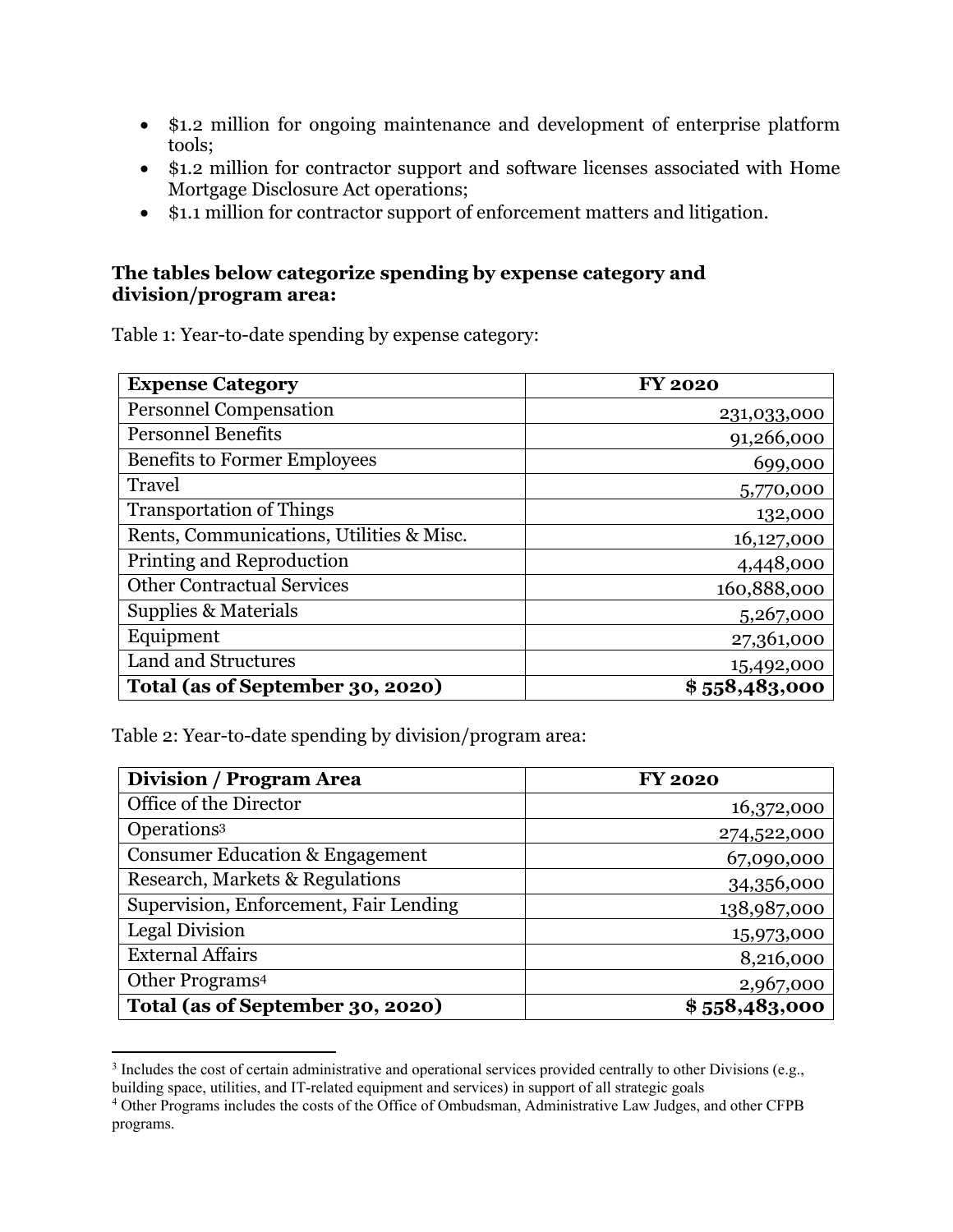# **FY 2020 Funds Transfers Received from the Federal Reserve**

The CFPB is funded principally by transfers from the Federal Reserve System, up to the limits set forth in the Dodd-Frank Act. Funding from the Federal Reserve System for fiscal year 2020 is capped at \$695.9 million. As of September 30, 2020, the CFPB had received the following transfers for FY 2020. The amounts and dates of the transfers are shown below.

| \$223.3M | October 1, 2019        |  |
|----------|------------------------|--|
| \$97.8M  | <b>January 2, 2020</b> |  |
| \$137.0M | April 1, 2020          |  |
| \$79.1M  | July 1, 2020           |  |
| \$537.2M | <b>Total</b>           |  |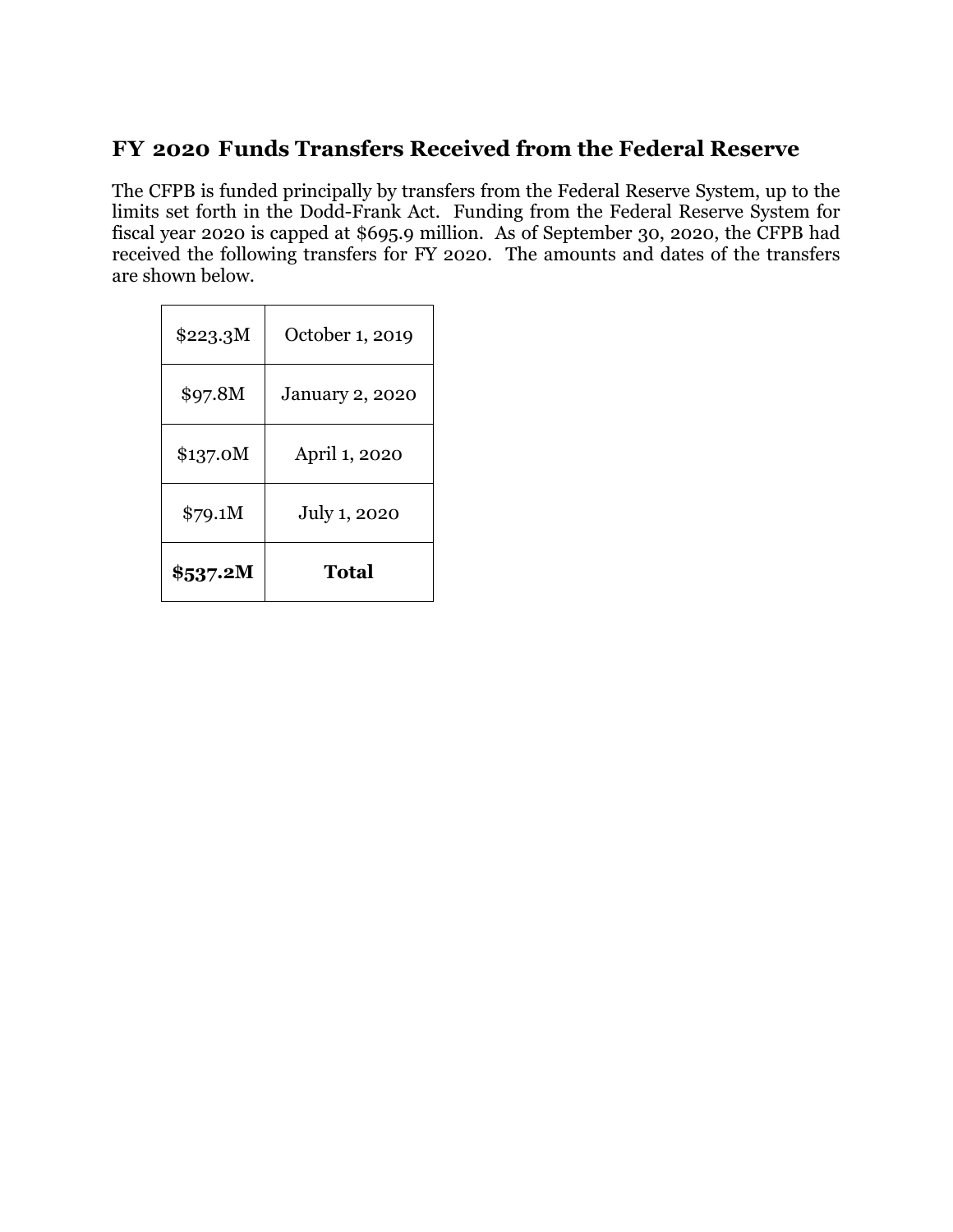# **Civil Penalty Fund**

The Dodd-Frank Act authorizes the CFPB to collect for specified purposes civil penalties it obtains in judicial and administrative actions under federal consumer financial laws. The CFPB is authorized to use these funds for payments to victims of activities for which civil penalties have been imposed and may also use the funds for consumer education and financial literacy programs to the extent that such victims cannot be located or payments to them are otherwise not practicable. As directed by the Dodd-Frank Act, the CFPB maintains a separate account for these funds at the Federal Reserve Bank of New York.

## Civil Penalties Collected in FY 2020

In the first quarter of FY 2020, the CFPB collected civil penalties from six defendants totaling \$2.7 million. In the second quarter of FY 2020, the CFPB collected civil penalties from two defendants totaling \$8. In the third quarter of FY 2020, the CFPB collected \$1.7 million in civil penalties from 7 defendants in 5 cases. In the fourth quarter of FY 2020, the CFPB collected \$29.8 million in civil penalties from 21 entities, bringing the total for FY 2020 to \$34.2 million.

FY 2020 Civil Penalty Fund Collections:

| Defendant name                                                                                                             | <b>Civil Penalty</b><br><b>Collected</b> | <b>Collection date</b> |
|----------------------------------------------------------------------------------------------------------------------------|------------------------------------------|------------------------|
| Northern Resolution Group, LLC,<br>Douglas MacKinnon, Mark Gray,<br>Enhanced Acquisitions, LLC, and<br>Delray Capital, LLC | \$1                                      | October 7, 2019        |
| Certified Forensic Loan Auditors,<br>LLC; Andrew Lehman; and Michael<br>Carrigan                                           | $$5,000^5$                               | November 5, 2019       |
| Asset Recovery Associates, Inc. (ARA)                                                                                      | $$150,000^6$                             | November 8, 2019       |
| Edmiston Marketing, LLC, $d/b/a$<br><b>Easy Military Travel</b>                                                            | \$1                                      | November 26, 2019      |

In accordance with the Consent Order, \$5,000 of the \$493,403 penalty was remitted by the defendant in partial satisfaction of the civil penalty. Full payment is suspended.

<sup>6</sup> The defendant transferred \$50,000 of the \$200,000 civil penalty in Q1 FY19.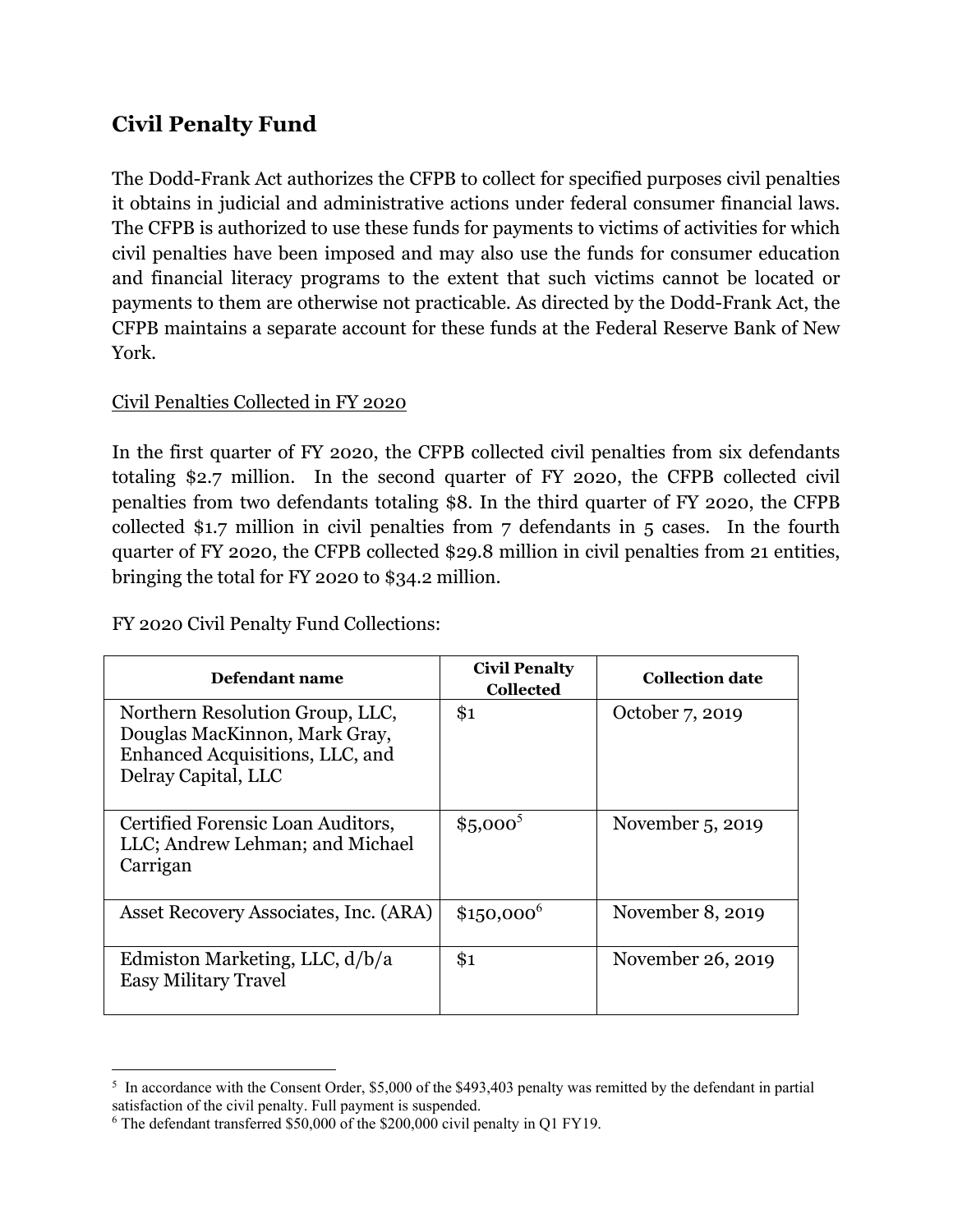| Defendant name                                                                                                                                                               | <b>Civil Penalty</b><br><b>Collected</b> | <b>Collection date</b>                         |
|------------------------------------------------------------------------------------------------------------------------------------------------------------------------------|------------------------------------------|------------------------------------------------|
| <b>Sterling Infosystems</b>                                                                                                                                                  | \$2,500,000                              | November 27, 2019                              |
| <b>USA Service Finance</b>                                                                                                                                                   | \$25,000                                 | December 31, 2019                              |
| UNIVERSAL DEBT & PAYMENT<br>SOLUTIONS, LLC, et al - Bagga                                                                                                                    | \$1                                      | February 5, 2020                               |
| Think Finance, LLC                                                                                                                                                           | \$7                                      | March 11, 2020                                 |
| Cottonwood Financial Ltd., d/b/a<br><b>Cash Store</b>                                                                                                                        | \$1,100,000                              | May 4, 2020<br>May 29, 2020<br>June 30, 2020   |
| Chou Team Realty, LLC, et al.<br>("Monster Loans") - Defendant<br><b>Monster Loans</b>                                                                                       | \$1                                      | May 19, 2020                                   |
| Monster Loans - Defendant Chou                                                                                                                                               | \$350,000                                | May 22, 2020<br>June 22, 2020<br>July 21, 2020 |
| Monster Loans - Defendant Cowell                                                                                                                                             | \$100,000                                | May 22, 2020<br>June 19, 2020<br>July 22, 2020 |
| Specialized Loan Servicing, LLC                                                                                                                                              | \$250,000                                | May 26, 2020                                   |
| Main Street Personal Finance, Inc.,<br>ACAC, Inc. d/b/a Approved Cash<br>Advance, and Quik Lend, Inc.                                                                        | \$1                                      | June 5, 2020                                   |
| Harbour Portfolio Advisors, LLC;<br>National Asset Advisors, LLC; and<br>National Asset Mortgage, LLC -<br>Defendant Harbour                                                 | \$25,000                                 | June 25, 2020                                  |
| Harbour Portfolio Advisors, LLC;<br>National Asset Advisors, LLC; and<br>National Asset Mortgage, LLC -<br>Defendants National Asset Mortgage<br>and National Asset Advisors | \$10,000                                 | July 2, 2020                                   |
| Nationwide Biweekly Administration,<br>Inc., et al.                                                                                                                          | \$409,6867                               | July 3, 2020                                   |
| Monster Loans - Defendant Hoose                                                                                                                                              | \$1                                      | July 9, 2020                                   |
| Prime Choice Funding, Inc.                                                                                                                                                   | \$645,000                                | July 27, 2020                                  |

<sup>7</sup> Funds were received in partial satisfaction of the \$7,930,000 CMP imposed in a November 9, 2017 judgment. The case is currently on appeal.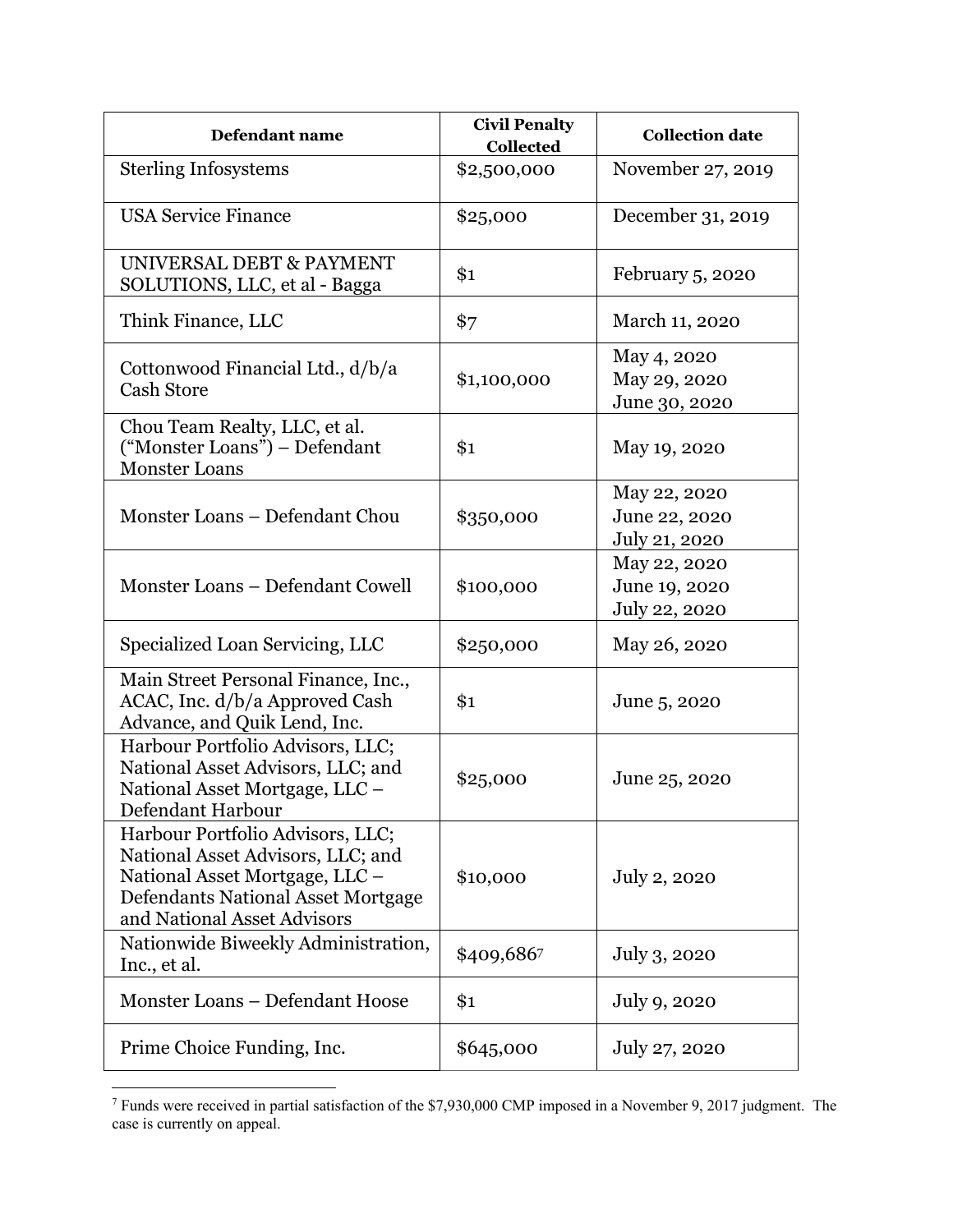| Defendant name                                                                                                                                   | <b>Civil Penalty</b><br>Collected | <b>Collection date</b> |
|--------------------------------------------------------------------------------------------------------------------------------------------------|-----------------------------------|------------------------|
| Sovereign Lending Group, Inc.                                                                                                                    | \$460,000                         | August 5, 2020         |
| GST Factoring, Inc., et al. -<br>Defendant Slaughter                                                                                             | \$1                               | August 25, 2020        |
| Timemark Solutions, Inc., Timothy<br>Lenihan, Sr., Mark Nagler, and Casey<br>Gassaway                                                            | \$4                               | <b>August 27, 2020</b> |
| Go Direct Lenders, Inc.                                                                                                                          | \$150,000                         | August 27, 2020        |
| TD Bank, N.A.                                                                                                                                    | \$25,000,000                      | August 27, 2020        |
| GST Factoring, Inc., et al. -<br>Defendant Trimarche                                                                                             | \$1                               | September 2, 2020      |
| GST Factoring, Inc., et al. -<br>Defendant Mize                                                                                                  | \$1                               | September 4, 2020      |
| PHLoans.com, Inc.                                                                                                                                | \$160,0008                        | September 4, 2020      |
| <b>Trans-Fast Remittance LLC</b>                                                                                                                 | \$1,600,000                       | September 4, 2020      |
| Consumer Advocacy Center, Inc.,<br>d/b/a Premier Student Loan Center,<br>et al. – Defendants Prime Consulting<br>LLC and Horizon Consultants LLC | \$2                               | September 8, 2020      |
| Consumer Advocacy Center, Inc.,<br>d/b/a Premier Student Loan Center,<br>et al. - Defendant Nguyen                                               | \$1                               | September 8, 2020      |
| Sigue Corporation, SGS Corporation,<br>and GroupEx Corporation                                                                                   | \$300,000                         | September 10, 2020     |
| Accelerate Mortgage, LLC                                                                                                                         | \$225,000                         | September 11, 2020     |
| ClearPath Lending, Inc.                                                                                                                          | \$625,000                         | September 18, 2020     |
| Lobel Financial Corporation                                                                                                                      | \$100,000                         | September 22, 2020     |
| <b>Total</b>                                                                                                                                     | \$34,189,709                      |                        |

<sup>&</sup>lt;sup>8</sup> In accordance with the consent order, the defendant was required to pay \$160,000 within 10 days of the effective date of the order and the remaining \$100,000 within 60 days. The \$100,000 is anticipated in FY 2021.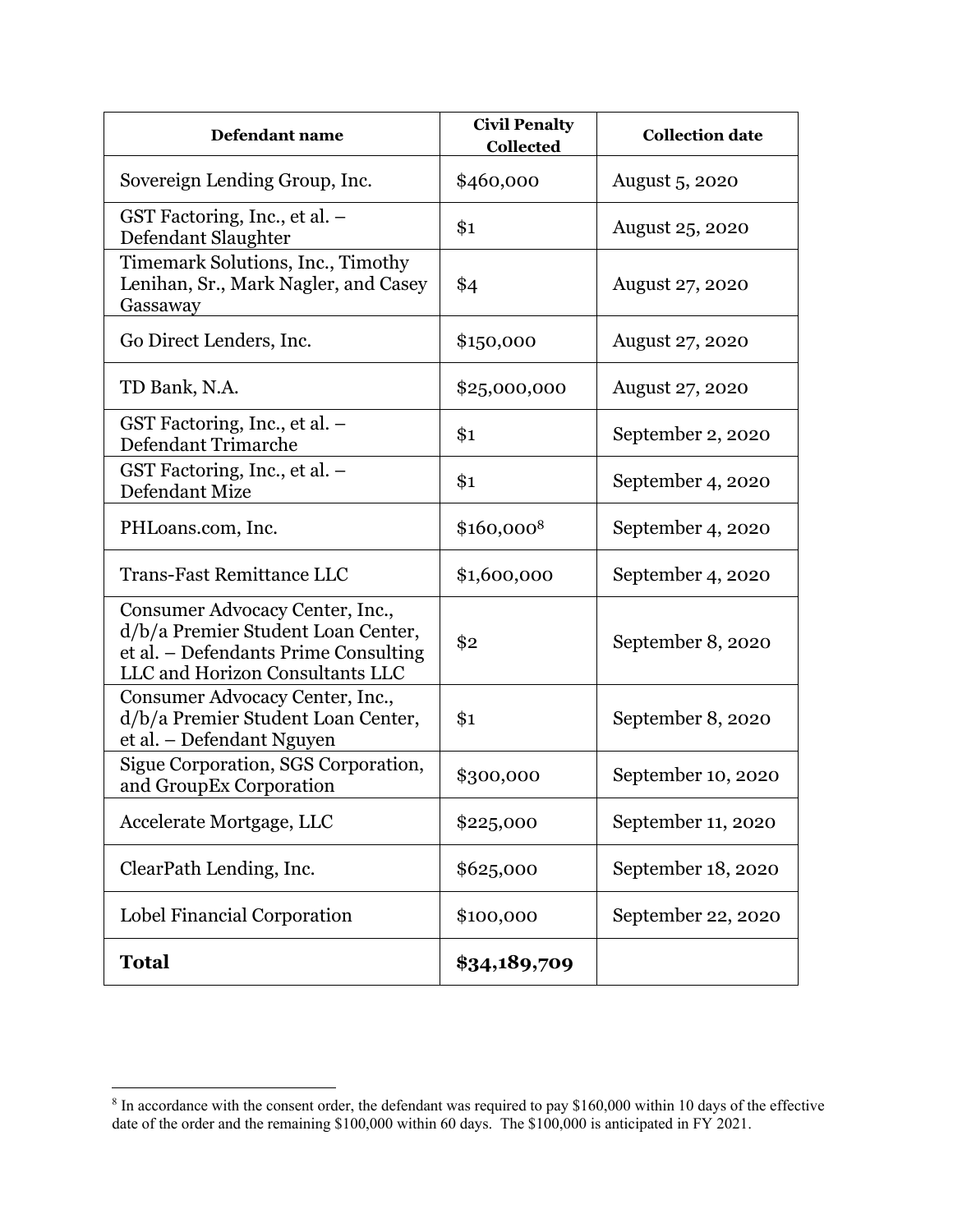## Civil Penalty Fund Allocations in FY 2020

Period 14: April 1, 2019 – September 30, 2019

On November 29, 2019, the Bureau made its fourteenth allocation from the Civil Penalty Fund. As of September 30, 2019, the Civil Penalty Fund contained \$542.9 million that was available for allocation pursuant to 12 C.F.R. § 1075.105(c).9

A civil penalty was imposed in ten cases with final orders from Period 14. Under the Civil Penalty Fund rule, victims of the violations for which these civil penalties were imposed are eligible for compensation from the Civil Penalty Fund. Of those ten cases, eight have classes of eligible victims with no uncompensated harm that is compensable from the Civil Penalty Fund. Two cases, Universal Debt & Payment Solutions, LLC, et al. and Andrew Gamber, et al., have classes of eligible victims with uncompensated harm that is compensable from the Civil Penalty Fund.

The Universal Debt & Payment Solutions, LLC, et al. case is receiving an allocation of \$558,674 from the Civil Penalty Fund. The class of victims eligible for allocation are consumers who paid money to the entity defendants between March 1, 2011, and March 31, 2015, in connection with the defendants' unlawful debt collection scheme. The Andrew Gamber, et al. case is receiving an allocation of \$2,700,000. Andrew Gamber, through his companies, brokered contracts marketed as purchases of the consumers' future pension and disability payments to consumers, primarily veterans. Eligible victims in this case are consumers who entered into contracts related to their pensions that were brokered by Gamber or his companies between January 1, 2011, and December 31, 2016. The total allocation to classes of victims from Period 14 cases is, therefore, \$3,258,674.

As of the time of this allocation, there were no prior period victim classes with uncompensated harm that is compensable from the Civil Penalty Fund.

During Period 14, \$0 was allocated for Consumer Education and Financial Literacy purposes.

The total allocation for Period 14 was \$3,258,674.

Period 14 Allocation Summary:

<sup>&</sup>lt;sup>9</sup> The amount available for allocation does not include \$10,283,886 that was collected in Period 11 pursuant to an order that was pending appeal at the time of the allocation and was thus not yet a "final order" as defined in 12 C.F.R. § 1075.101. Those funds were therefore not available for allocation under 12 C.F.R. § 1075.105(c).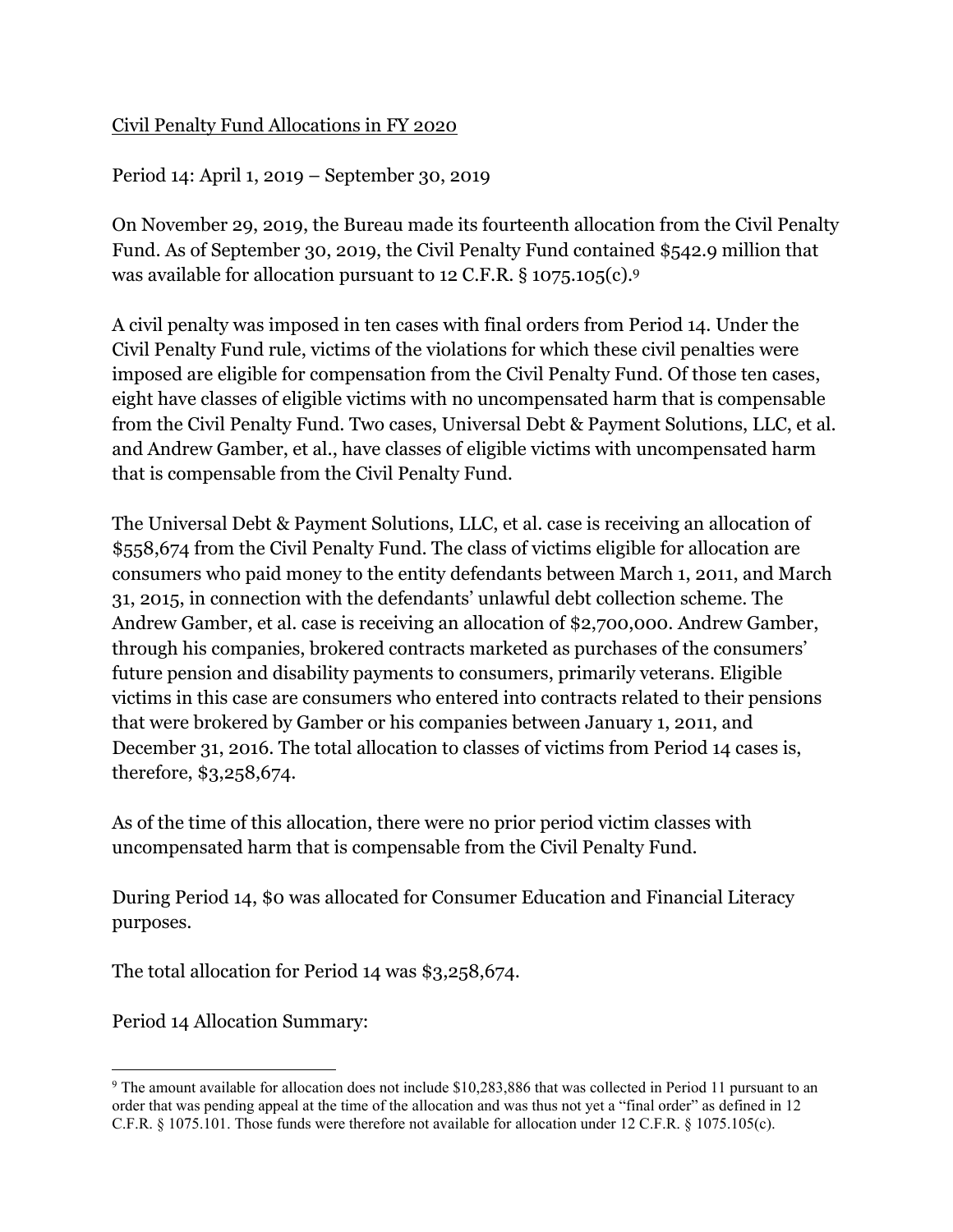| <b>Type</b>                                                                  | <b>Allocation</b> |
|------------------------------------------------------------------------------|-------------------|
| Victim Compensation                                                          | \$3,258,674       |
| Universal Debt & Payment Solutions, LLC, et<br>al.                           |                   |
| Victim Class Allocation: \$558,674<br>$\circ$                                |                   |
| Andrew Gamber, Voyager Financial Group,<br>LLC, BAIC, Inc., and SoBell Corp. |                   |
| Victim Class Allocation: \$2,700,000<br>$\circ$                              |                   |
| <b>Consumer Education and Financial Literacy</b><br>Programs:                | \$0               |
| <b>Total Allocation</b>                                                      | \$3,258,674       |

Period 15: October 1, 2019 – March 31, 2010

On May 29, 2020, the Bureau made its fifteenth allocation from the Civil Penalty Fund. As of March 31, 2020, the Civil Penalty Fund contained \$542.2 million that was available for allocation pursuant to 12 C.F.R.  $\S$  1075.105(c).<sup>10</sup>

A civil penalty was imposed in six cases with final orders from Period 15. Under the Civil Penalty Fund rule, victims of the violations for which these civil penalties were imposed were eligible for compensation from the Civil Penalty Fund. Of those six cases, two had classes of eligible victims with no uncompensated harm that is compensable from the Civil Penalty Fund. Four cases, Certified Forensic Loan Auditors, et al.; Edmiston Marketing, LLC, d/b/a Easy Military Travel; Universal Debt & Payment Solutions, LLC, et al. (Bagga); and Think Finance, LLC; had classes of eligible victims with uncompensated harm that is compensable from the Civil Penalty Fund. Additionally,

<sup>&</sup>lt;sup>10</sup> The amount available for allocation does not include \$10,283,886 that was collected in Period 11 pursuant to an order that is pending appeal and is thus not yet a "final order" as defined in 12 C.F.R. § 1075.101. Those funds are therefore not available for allocation under 12 C.F.R. § 1075.105(c). The available amount also does not include \$158,121 due to sequestration.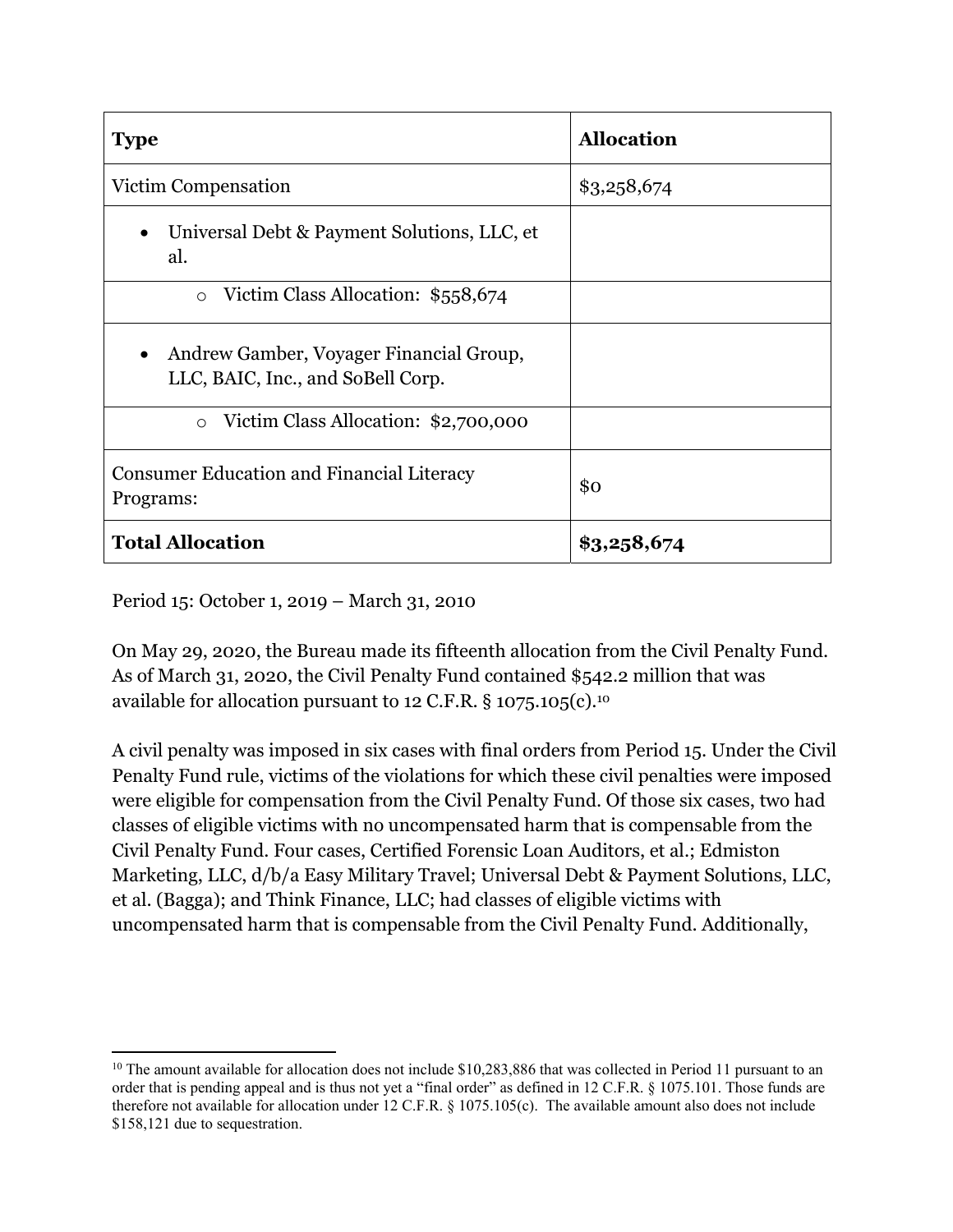one class of victims in a prior period matter, Northern Resolution Group (Gray), became eligible for compensation during Period 15.11

Of the four current period cases with eligible victims with uncompensated harm, two received an allocation this allocation period. Edmiston Marketing, LLC, d/b/a Easy Military Travel received an allocation of \$3,468,224 from the Civil Penalty Fund. The class of victims eligible for an allocation are consumers who between July 21, 2011 and December 31, 2016, were misled about the true cost of credit on financed airline tickets by being charged fees that were not disclosed as part of the finance charge or annual percentage rate. The Universal Debt & Payment Solutions, LLC; et al. (Bagga) case received an allocation of \$4,627,774 from the Civil Penalty Fund. The class of victims eligible for an allocation are consumers who paid money to the entity defendants between March 1, 2011 and March 31, 2015 in connection with the defendants' unlawful debt collection scheme.12

The Fund Administrator exercised discretion and deferred allocations to classes of consumers in three matters, Certified Forensic Loan Auditors, et al., Think Finance, LLC, and Northern Resolution Group (Gray). In the Certified Forensic Loan Auditors, et al. case the Bureau is pursuing claims against related defendants, the results of which may affect the amount of uncompensated harm to victims in this matter. In the Think Finance case, there are related actions which may result in compensation to eligible victims in this matter. In the Northern Resolution Group (Gray) case, the victim allocation is deferred while the Bureau pursues data and determines victim eligibility in a related matter. Each of these cases will be reviewed as part of the Period 16 allocation.

As of the time of this allocation, aside from the Northern Resolution Group (Gray) case which has been addressed above, there were no prior period victim classes with uncompensated harm that is compensable from the Civil Penalty Fund.

During Period 15, \$0 were allocated for Consumer Education and Financial Literacy purposes.

The total allocation for Period 15 was \$8,095,998.

<sup>&</sup>lt;sup>11</sup> While the final order in the Northern Resolution Group matter became effective on August 23, 2019 (Period 14), victims did not become eligible for compensation from the Civil Penalty Fund until the terms of the suspension were met during Period 15.

 $12$  The same class of victims received an allocation of \$558,673 during Period 14 as the result of a final order with additional defendants—Universal Debt & Payment Solutions, LLC; et al. (Khan).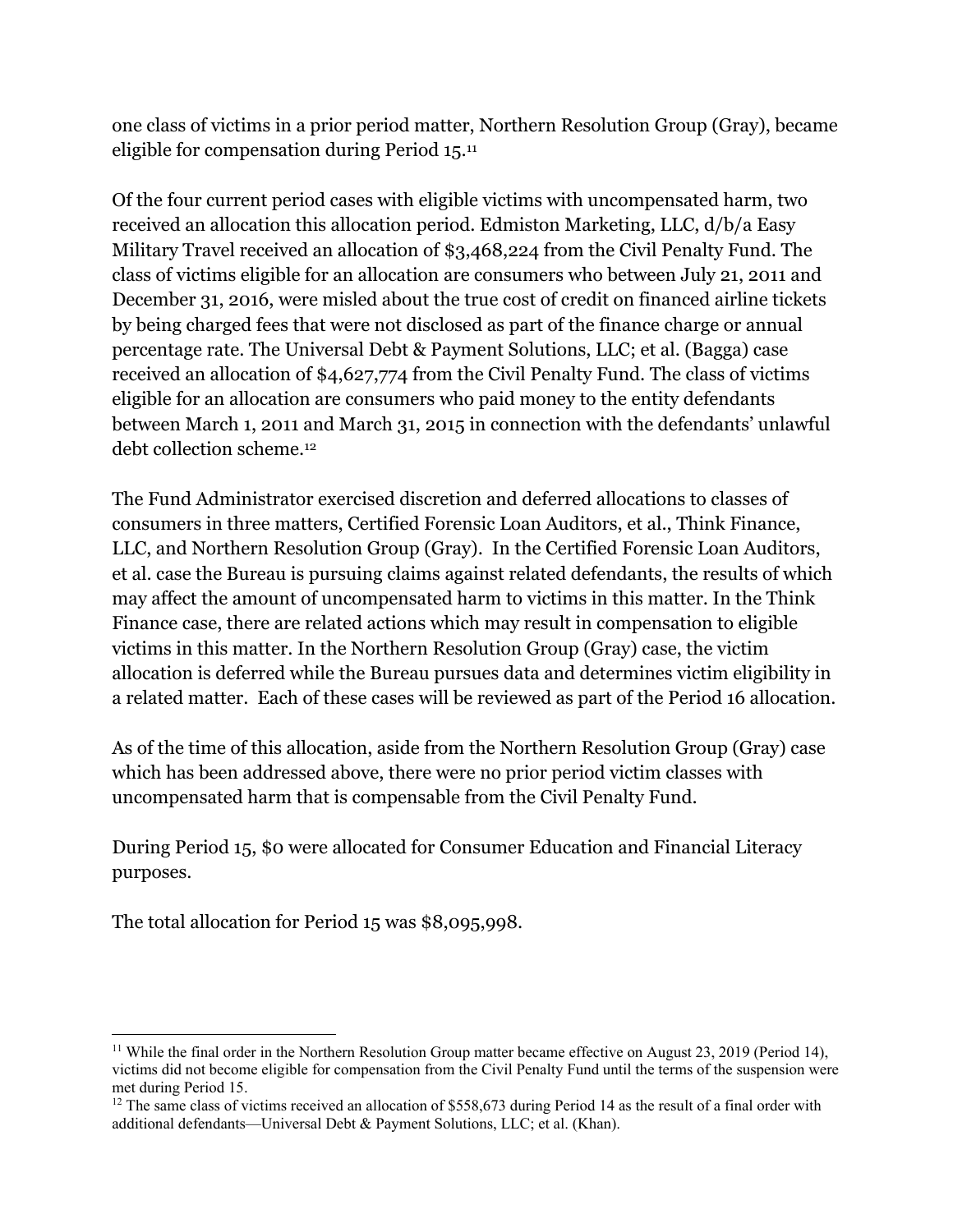Period 15 Allocation Summary:

| <b>Type</b>                                                   | <b>Allocation</b> |
|---------------------------------------------------------------|-------------------|
| Victim Compensation                                           | \$8,095,998       |
| Edmiston Marketing, LLC, d/b/a Easy Military<br>Travel        |                   |
| Victim Class Allocation: \$3,468,224<br>$\circ$               |                   |
| Universal Debt & Payment Solutions, LLC, et<br>al. (Bagga)    |                   |
| Victim Class Allocation: \$4,627,774<br>$\circ$               |                   |
| <b>Consumer Education and Financial Literacy</b><br>Programs: | \$0               |
| <b>Total Allocation</b>                                       | \$8,095,998       |

After the Period 16 allocation, the available balance in the Civil Penalty Fund was \$534 million. The amount in the Fund as of September 30, 2020, will be available for allocation following the conclusion of Period 16 in accordance with 12 C.F.R. § 1075.105(c).

# **Bureau-Administered Redress**

Dodd-Frank Act section 1055 authorizes a court in a judicial action, or the CFPB in an administrative proceeding, to grant any appropriate legal or equitable relief for a violation of Federal consumer financial law. Such relief may include redress for victims of the violations, including refunds, restitution, and damages. Relief that is intended to compensate victims is treated as fiduciary funds and deposited into the "Legal or Equitable Relief Fund" established at the Department of the Treasury.

### Bureau Administered Redress Collected in FY 2020:

In the first quarter of FY 2020, the Bureau collected \$155,717 in Bureau-Administered Redress from three defendants. In the second quarter of FY2020, the Bureau collected \$3.6 million. In the third quarter of FY 2020, the Bureau collected \$2.7 million in Bureau-Administered Redress from four defendants in 3 cases. In the fourth quarter of FY 2020, the Bureau collected \$5.9 million from 10 defendants, bringing the total for FY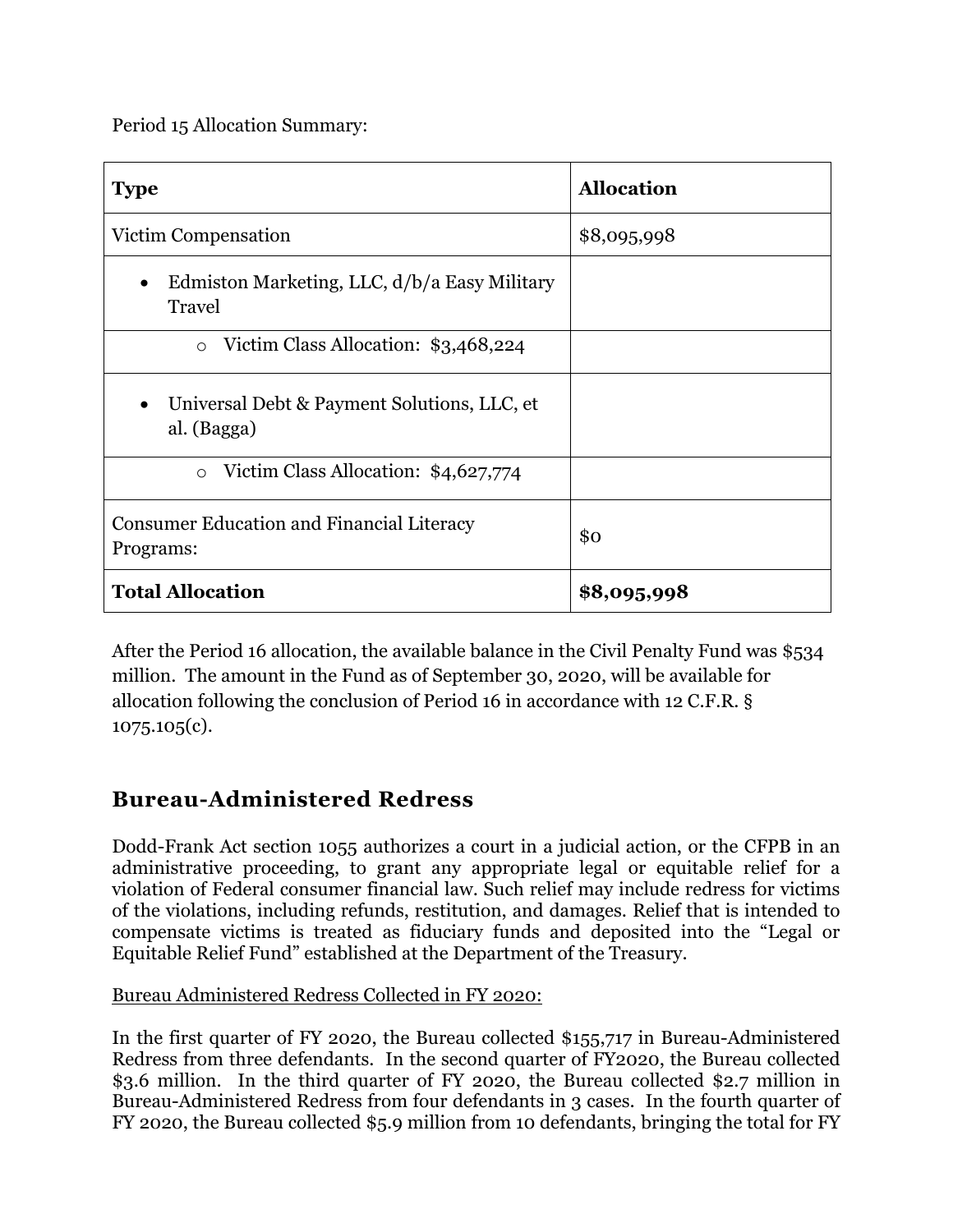2020 to \$12.3 million. Funds are distributed in accordance with the terms of the final order for each case.

| Defendant name                                                                                                                               | <b>Amount Collected</b> | <b>Collection date</b>                                       |
|----------------------------------------------------------------------------------------------------------------------------------------------|-------------------------|--------------------------------------------------------------|
| Sumant Khan                                                                                                                                  | \$4,659                 | October 7, 2019<br>October 30, 2019                          |
| ORION PROCESSING,<br>LLC, d/b/a World Law<br>Processing                                                                                      | \$492                   | October 29, 2019                                             |
| Fay Servicing, LLC                                                                                                                           | \$150,566               | November 29, 2019                                            |
| Hydra Financial                                                                                                                              | \$3,801,589             | February 18, 2020<br>May 19, 2020                            |
| Monster Loans-<br>Defendant Monster Loans                                                                                                    | \$200,000               | May 19, 2020                                                 |
| Monster Loans-<br>Defendants Chou & TDK<br>Enterprises, LLC                                                                                  | \$403,750               | May 20, 2020<br>June 22, 2020<br>July 21, 2020               |
| <b>Main Street Personal</b><br>Finance, Inc., ACAC, Inc.<br>$d/b/a$ Approved Cash<br>Advance, and Quik Lend,<br>Inc.                         | \$2,000,000             | June 5, 2020                                                 |
| Monster Loans-<br>Defendant Hoose                                                                                                            | \$25,000                | July 9, 2020                                                 |
| Timemark Solutions, Inc.,<br>Timothy Lenihan, Sr.,<br>Mark Nagler, and Casey<br>Gassaway                                                     | \$22,000                | <b>August 19, 2020</b>                                       |
| GST Factoring, Inc., et al.<br>- Defendant Ruggiero                                                                                          | \$30,000                | <b>August 20, 2020</b>                                       |
| GST Factoring, Inc., et al.<br>Defendant Slaughter                                                                                           | \$5,000                 | August 21, 2020                                              |
| GST Factoring, Inc., et al.<br>- Defendant Trimarche                                                                                         | \$25,000                | September 2, 2020                                            |
| <b>Consumer Advocacy</b><br>Center, Inc., $d/b/a$<br>Premier Student Loan<br>Center, et al. - Defendants<br>Nguyen and TN<br>Accounting Inc. | 126,664                 | September 2, 2020<br>September 9, 2020<br>September 14, 2020 |

FY 2020 Bureau-Administered Redress Collections: